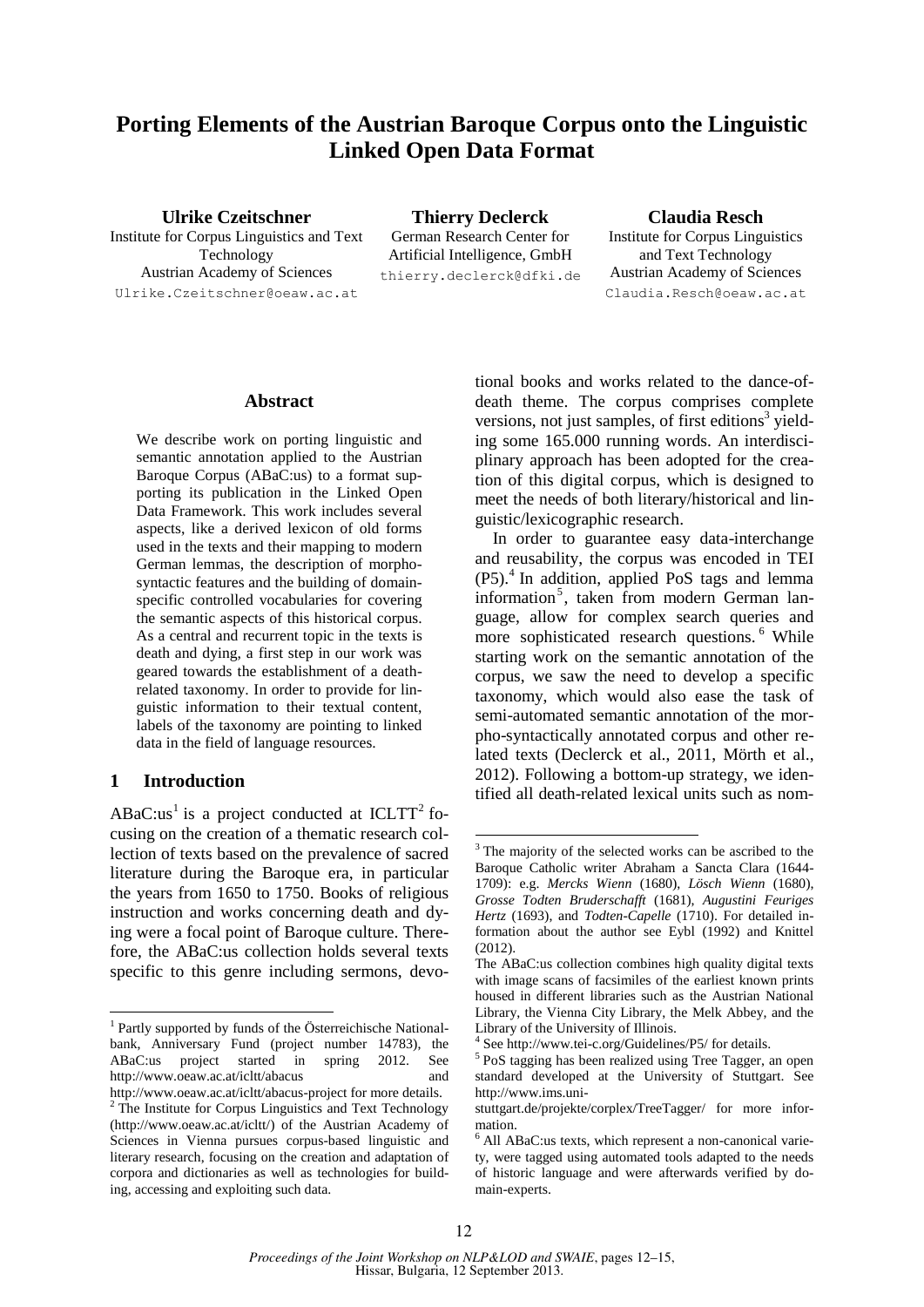inal simplicia, compound nouns and multi-word expressions for the personification of death. In addition, all terms and phrases dealing with the "end of life", "dying" and "killing" were identified. In total, more than 1.700 occurrences could be discovered in *Mercks Wienn, Grosse Todten Bruderschafft* and *Todten-Capelle,* the three most important works of our corpus.

The next step consisted in organizing the identified vocabulary in a taxonomy, which is encoded in the SKOS format (Simple Knowledge Organization System)<sup>7</sup>. Based on the Resource Description Framework (RDF)<sup>8</sup>, SKOS "provides a model for expressing the basic structure and content of concept schemes such as thesauri, classification schemes, subject heading lists, taxonomies, folksonomies, and other similar types of controlled vocabulary." <sup>9</sup> We chose it because SKOS concepts can be (1) "semantically related to each other in informal hierarchies and association networks", (2) "the SKOS vocabulary itself can be extended to suit the needs of particular communities of practice" and finally, because it (3) "can also be seen as a bridging technology, providing the missing link between the rigorous logical formalism of ontology languages such as OWL and the chaotic, informal and weaklystructured world of Web-based collaboration tools."<sup>10</sup> With the use of SKOS (and RDF), we are also in the position to make our resource compatible with the Linked Data Framework $^{11}$ .

The following sections provide an overview of the ABaC:us taxonomy and describe the way the language data contained in its labels are linked to web resources in the Linguistic Linked Open Data (LLOD) cloud $^{12}$ .

#### **2 The ABaC:us Taxonomy**

Currently the scheme of the ABaC:us taxonomy consists of 7 concepts comprising 362 terms or phrases, which are encoded in SKOS labels. In addition, 137 compounds and associated terms have been integrated in 4 more temporary concepts, which still await a further processing. The terms included in the labels (both preferred and alternative ones) have been manually excerpted from the original texts and partly normalized. The majority of texts are written in German,

some parts in Latin, therefore all lexical labels belong to one of these languages.

Table 1 lists concepts and definitions. Row 3 and 4 show selected examples for preferred and alternative terms in German and Latin—for better readability, a rudimentary English translation has been added. The reader can see how the death as "end of life" (concept/1) and the personalized death (concept/2) are distinguished.

Labels are related to each other by means of the following properties: *abacus:hasTranslation* and inverse *abacus:isTranslationOf*, used for German and corresponding Latin terms, *abacus:hasVariant* and inverse *abacus:isvariantOf* indicate spelling variants.

In order to systemize concept 4 (dealing with "manners of death") we use the annotation property *skos:comment*: "death by accident or circumstances", "death by disease", "death by foreign hand", and "death as a murderer" (i.e. personification of death) $^{13}$ . We refrained from creating concepts (labeled *skos:broader*) in this case, as this kind of terms does not represent corpus text. Next, we will link for this purpose to corresponding concepts included in external knowledge sources, allowing thus to distinguish between concepts and terms directly related to our corpus and other knowledge sources that can be used for additional interpretation and classification. This can be seen as the most important difference of the ABaC:us taxonomy to other vocabularies, which are often characterized by strict hierarchical formalisms making them little useful for literary sciences $^{14}$ .

#### **3 Lexicalization of the Taxonomy**

In order to be able to use the taxonomy in the context of NLP applications, there is the need to lexicalize the content of its labels, enriching them with linguistic information. This includes tokenization, lemmatization, PoS tagging, and possibly other levels of natural language (NL) processing. Labels enriched with this information can be better compared to text, which has also been submitted to NL processing tools. If a certain amount of linguistic similarity is found in a text passage with a lexicalized label, this text segment can then be semantically annotated with the concepts the label is associated with.

 $^7$  http://www.w3.org/2004/02/skos/

<sup>8</sup> http://www.w3.org/RDF/

<sup>9</sup> http://www.w3.org/TR/2009/NOTE-skos-primer-20090818/

 $10$  Ibid.

<sup>&</sup>lt;sup>11</sup> See http://linkeddata.org/ <sup>12</sup> http://linguistics.okfn.org/resources/llod/

<sup>&</sup>lt;sup>13</sup> Those comments are not displayed in Table 1.

<sup>&</sup>lt;sup>14</sup> Recently Bradley and Pasin (2012 and 2013) described how informal semantic annotations could become more compatible with computer ontologies and the Semantic Web.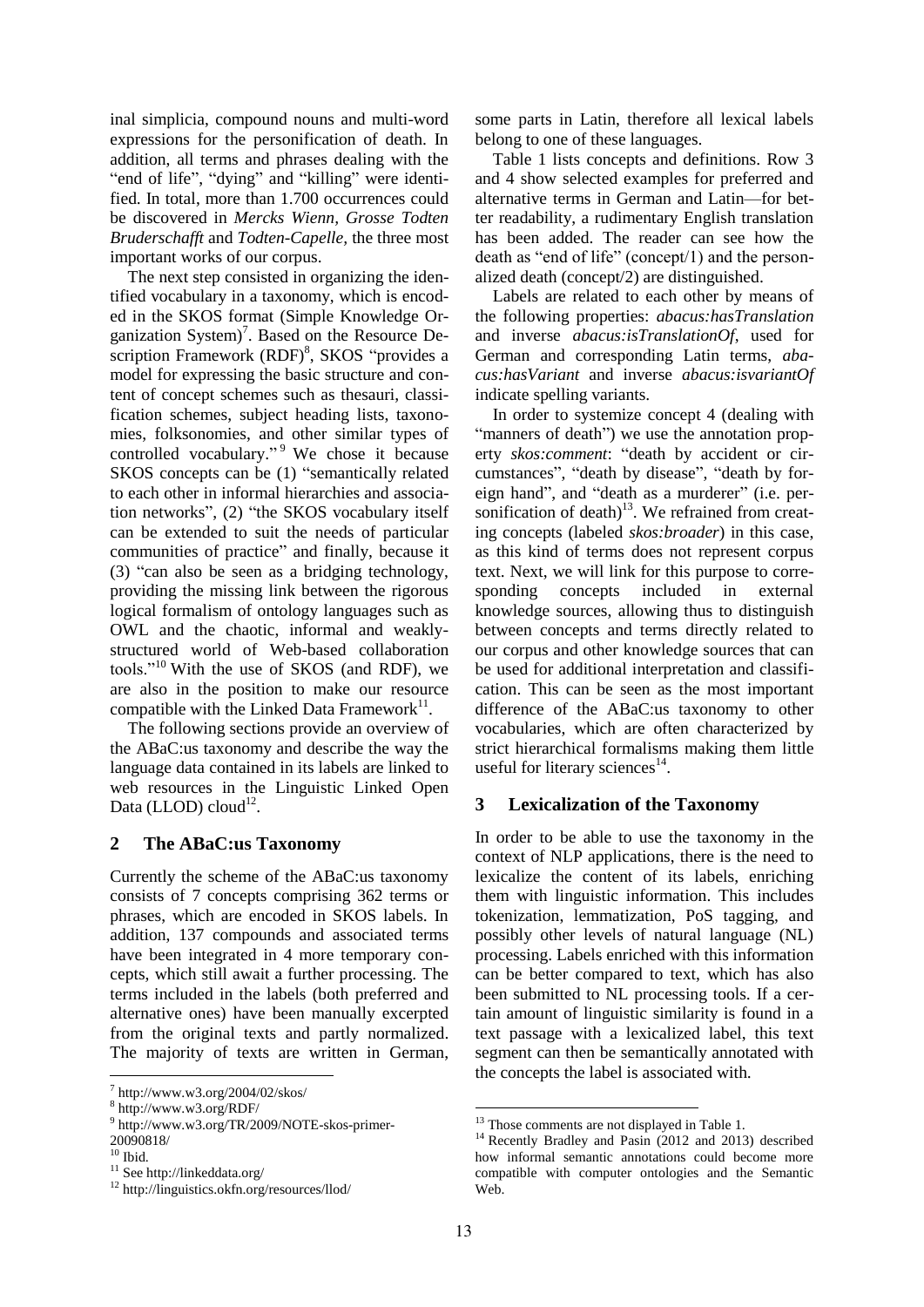| skos:concept           | skos:definition                 | skos:prefLabel       | skos:altLabel                                   |
|------------------------|---------------------------------|----------------------|-------------------------------------------------|
| concept/1              | "Das Ende des Lebens"           | "Tod" @de            | "End"                                           |
|                        | "the end of life"               | "mors" @la           | "Garauß"                                        |
|                        |                                 |                      | "Hintritt"                                      |
|                        |                                 | "death"              | "Todsfall"                                      |
|                        |                                 |                      | "Verlust deß Lebens"                            |
| concept/2              | "Der Tod als Subjekt"           | "Tod" @de            | "dürrer Rippen-Kramer"                          |
|                        | "death as a subject"            | "mors" @la           | "General Haut und Bein"                         |
|                        |                                 |                      | "ohngeschliffener Schnitter"                    |
|                        |                                 | "death"              | "Reuter auf dem fahlen Pferd"                   |
|                        |                                 |                      | "Verbeinter Gesell"                             |
| concept/3              | "aufhören zu leben"             | "sterben" @de        | "ad Patres gehen"                               |
|                        | "the process of dying"          | "mori" @la           | "das Valete von der Welt nehmen"                |
|                        |                                 |                      | "dem Tod vnter die Sensen gerathen"             |
|                        |                                 | "dying"              | "den Todten-Tantz antretten"                    |
|                        |                                 |                      | "in Gott entschlaffen"                          |
| concept/4              | "einen bestimmten Tod erleiden" | "getötet werden" @de | "aufgehängt werden"                             |
|                        | "specific ways of dying"        |                      | "erbärmlich hingerichtet werden"                |
| (Comment: This concept |                                 |                      | "ermort werden"                                 |
| is about "Todesarten", |                                 | "to be killed"       | "mit solchen vergifften Pfeil getroffen werden" |
| "manners of death")    |                                 |                      | "zu todt gebissen werden"                       |
| concept/5              | "Verstorbene, Leichen"          | "Toter" @de          | "christliche Leiche"                            |
|                        | "dead bodies"                   | "mortuus" @la        | "Leichnam"                                      |
|                        |                                 |                      | "seelig-verstorbener"                           |
|                        |                                 | "corpses"            | "todter Cörper"                                 |
|                        |                                 |                      | "Todter"                                        |
| concept/6              | "tot sein"                      | "tot" @de            | "abgestorben"                                   |
|                        | "to be dead"                    | "mortuus" @la        | "der Geist ist hinaus"                          |
|                        |                                 |                      | "leblos"                                        |
|                        |                                 | "dead"               | "verblichen"                                    |
|                        |                                 |                      | "verstorben"                                    |
| concept/7              | "töten, ermorden"               | "töten" @de          | "erwürgen"                                      |
|                        | "to kill someone"               |                      | "morden"                                        |
|                        |                                 | "killing"            | "todt schlagen"                                 |
|                        |                                 |                      | "tödten"                                        |
|                        |                                 |                      | "Vergifften"                                    |

Table 1: ABaC:us Taxonomy

The model we adopt for the representation of the results of lexicalized labels is the one described by *lemon*<sup>15</sup>, developed in the context of the Monnet project<sup>16</sup>. *lemon* is also available as an ontol- $\alpha$ <sub>0</sub>  $\alpha$ <sup>17</sup>, which has been imported in our taxonomy, so that we can make direct use of all classes and properties of this model.

#### **3.1 Tokenization and Sense Disambiguation**

All tokens in ABaC:us have been semiautomatically annotated with lemma and PoS information, following the STTS tag-set (Mörth et al.,  $2012$ <sup>18</sup>, so that all parts of the texts selected as relevant terms for inclusion in the labels come already with this information. Thus, our task consists mainly in applying *lemon* ontology elements for annotating the labels of the taxonomy with this linguistic information.

As can be seen in Example **1** below, for the term included in the alternative label "rasender Tod@de" (*raging death*), we make use of the *lemon* property *decomposition* for encoding the results of tokenization. And we use the *lemon* property *altRef,* which has as rdfs:range an entity that is encoded as an instance of the *lemon* class lexicalSense<sup>19</sup>, for linking to the concept the alternative label is an expression of.

## **3.2 Linking to external Lexical and Linguistic Resources**

We still need to associate the tokens, which are now each encoded as value of the *lemon* property *decomposition*, with morpho-syntactic information. As mentioned earlier, we already have all the information about the corresponding modern German lemmas and PoS (in the STTS format) for all tokens of the corpus.

But, instead of using directly the *lemon* class *lexical entry* and the *lemon* properties *canonical form* and *lexical property* for including the linguistic information we have for every token in the corpus, we are for now linking the values of

 <sup>15</sup> *lemon* stands for "Lexicon Model for Ontologies". See http://lemon-model.net/ and McCrae et al. (2012)

<sup>&</sup>lt;sup>16</sup> See www.monnet-project.eu

<sup>&</sup>lt;sup>17</sup> See http://www.monnet-project.eu/lemon

<sup>&</sup>lt;sup>18</sup> The STTS tag-set is described, among others. here: http://www.ims.uni-

stuttgart.de/forschung/ressourcen/lexika/TagSets/sttstable.html

<sup>19</sup> See http://lemon-model.net/lemon.rdf for the whole list of properties and classes of *lemon*.